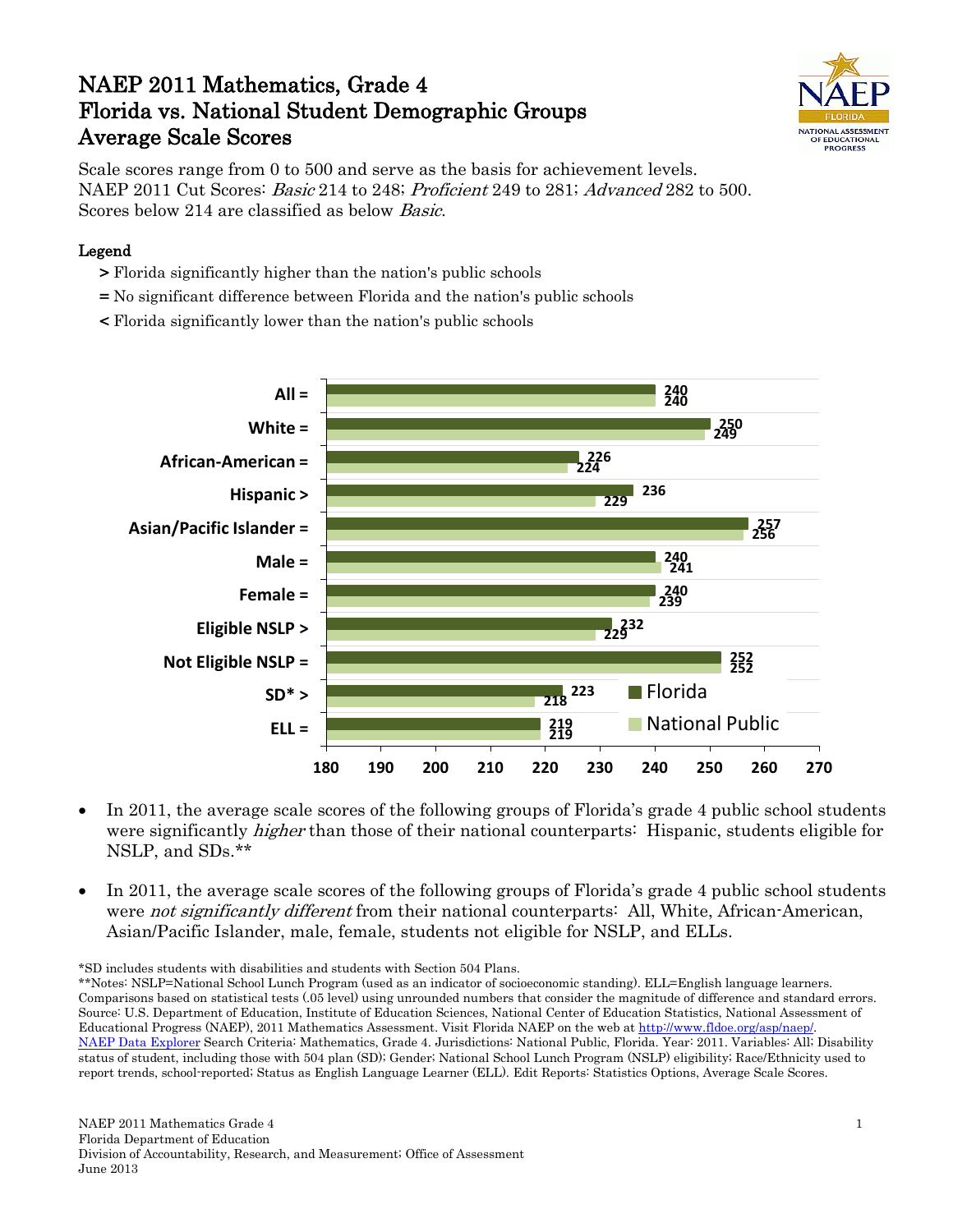## NAEP 2011 Mathematics, Grade 4 Florida vs. National Student Demographic Groups At or Above *Basic* Achievement Level



Scale scores range from 0 to 500 and serve as the basis for achievement levels. NAEP 2011 Cut Scores: Basic 214 to 248; Proficient 249 to 281; Advanced 282 to 500. Scores below 214 are classified as below Basic.

#### Legend

- > Florida significantly higher than the nation's public schools
- = No significant difference between Florida and the nation's public schools
- < Florida significantly lower than the nation's public schools



- In 2011, the percentages of the following groups of Florida's grade 4 public school students scoring at or above Basic on NAEP Mathematics were significantly higher than those of their national counterparts: Hispanic, students eligible for NSLP, and SDs.\*\*
- In 2011, the percentages of the following groups of Florida's grade 4 public school students scoring at or above Basic on NAEP Mathematics were not significantly different from their national counterparts: All, White, African-American, Asian/Pacific Islander, male, female, students not eligible for NSLP, and ELLs.

\*SD includes students with disabilities and students with Section 504 Plans.

\*\*Notes: NSLP=National School Lunch Program (used as an indicator of socioeconomic standing). ELL=English language learners. Comparisons based on statistical tests (.05 level) using unrounded numbers that consider the magnitude of difference and standard errors. Source: U.S. Department of Education, Institute of Education Sciences, National Center of Education Statistics, National Assessment of Educational Progress (NAEP), 2011 Mathematics Assessment. Visit Florida NAEP on the web a[t http://www.fldoe.org/asp/naep/.](http://www.fldoe.org/asp/naep/) [NAEP Data Explorer](http://nces.ed.gov/nationsreportcard/naepdata/) Search Criteria: Mathematics, Grade 4. Jurisdictions: National Public, Florida. Year: 2011. Variables: All; Disability status of student, including those with 504 plan (SD); Gender; National School Lunch Program (NSLP) eligibility; Race/Ethnicity used to report trends, school-reported; Status as English Language Learner (ELL). Edit Reports: Statistics Options, Achievement Levels, Cumulative.